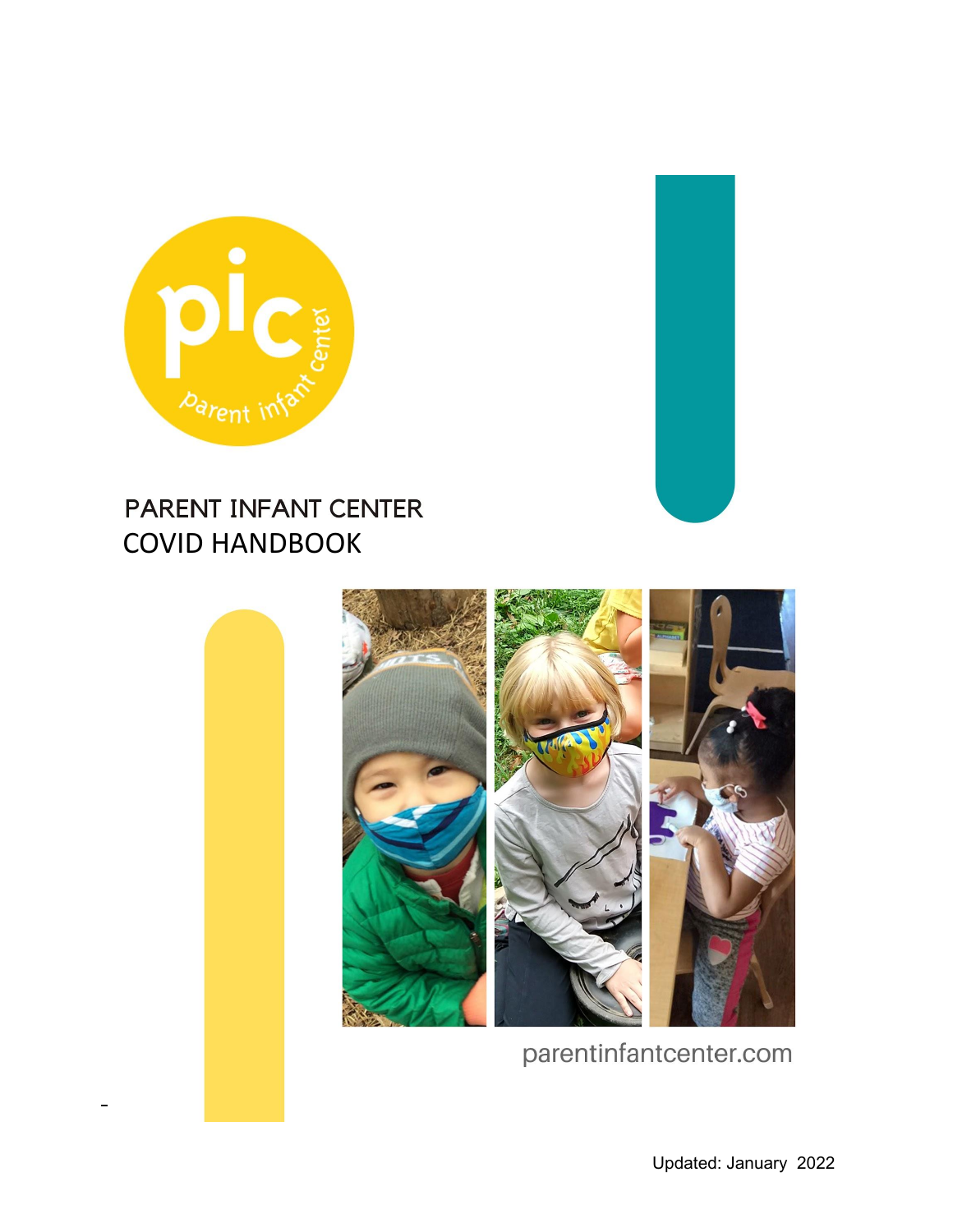# **Table of Contents**

|                                                          |    |                                                                       | 3  |
|----------------------------------------------------------|----|-----------------------------------------------------------------------|----|
|                                                          | А. |                                                                       | 3  |
|                                                          | В. |                                                                       | 3  |
|                                                          | C. |                                                                       | 3  |
|                                                          |    |                                                                       | 3  |
| 3. COVID-19 Monitoring, Reporting, Symptoms and Exposure |    |                                                                       | 5  |
|                                                          | А. |                                                                       | 5  |
|                                                          | Β. | Guidelines for Sick or Symptomatic Staff, Families and Children       | 5  |
|                                                          | C. | Quarantine Guidelines for Travel & Indoor Gatherings                  | 6  |
|                                                          | D. | Guidelines for Those with COVID-like Symptoms                         | 6  |
|                                                          | Е. | Staff, Family, or Child with Exposure to a Person who Tested Positive | 8  |
|                                                          | F. | Guidelines for Staff, Family or Child who Tests Positive for COVID-19 | 9  |
|                                                          |    |                                                                       |    |
|                                                          |    | 9                                                                     |    |
|                                                          |    |                                                                       | 9  |
|                                                          |    | 9                                                                     |    |
|                                                          |    |                                                                       | 10 |
|                                                          |    |                                                                       | 10 |
|                                                          |    |                                                                       | 10 |
|                                                          | В. |                                                                       | 10 |
|                                                          | C. |                                                                       | 10 |
|                                                          |    |                                                                       | 12 |
|                                                          |    |                                                                       | 12 |
|                                                          |    |                                                                       | 12 |
|                                                          |    |                                                                       | 13 |
|                                                          |    | C. Emotional Needs & Communication with Children & Families           | 13 |
|                                                          |    |                                                                       | 14 |
|                                                          |    |                                                                       |    |
| 14                                                       |    |                                                                       |    |
|                                                          |    |                                                                       | 14 |
|                                                          |    |                                                                       | 15 |
|                                                          |    |                                                                       | 15 |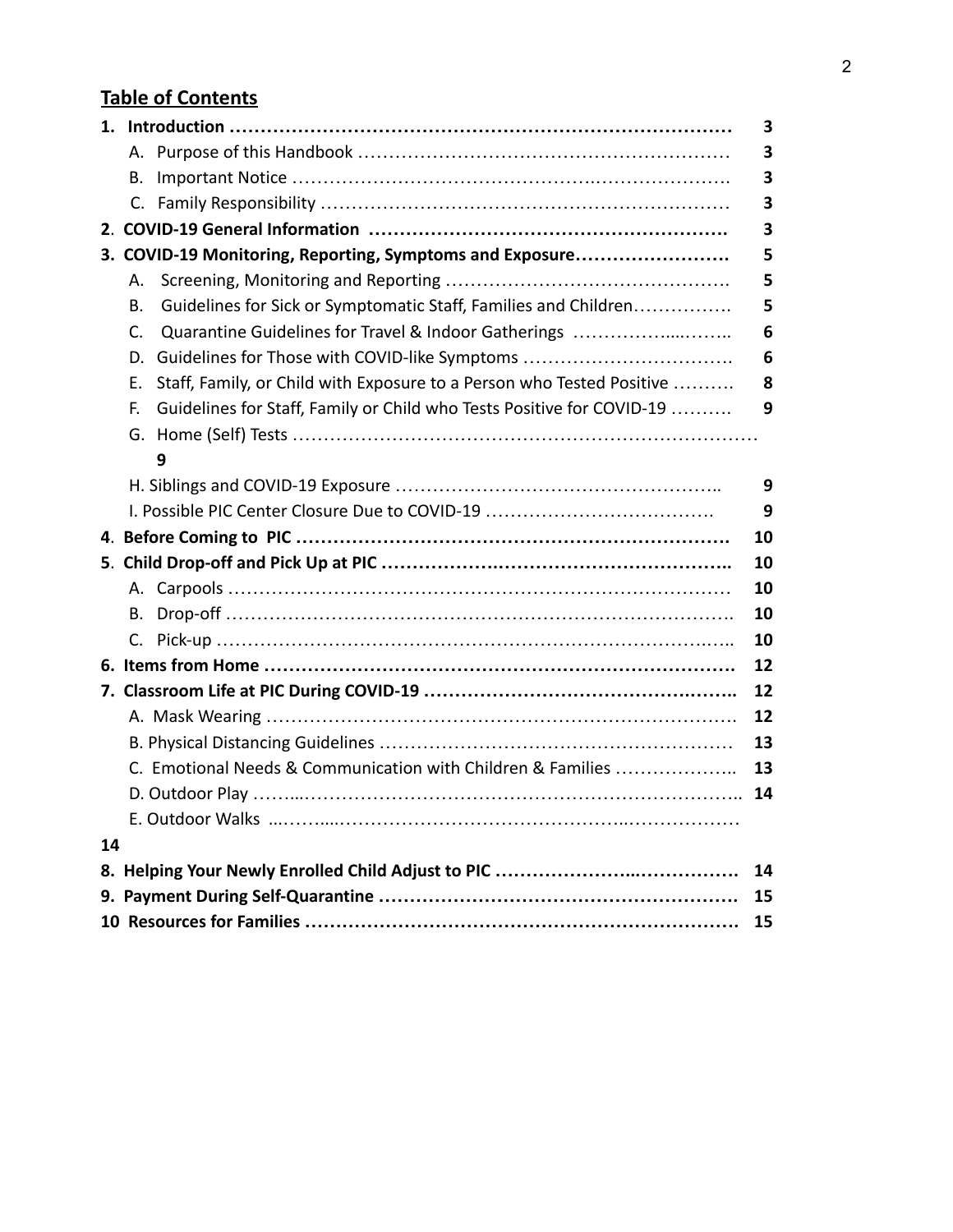# **1. Introduction**

#### **A. Purpose of this Handbook**

The purpose of this handbook is to outline the Parent Infant Center's policies and procedures during the ongoing COVID-19 pandemic. The handbook relies on the guidance and requirements outlined by the Centers for Disease Control and Prevention (CDC), American Academy of Pediatrics, Office of Child Development and Early Learning (OCDEL), as well as the Philadelphia and Pennsylvania Health Departments. The policies and procedures outlined in the handbook are intended to help reduce the risk of exposure to and spread of COVID-19 at PIC and to provide the safest possible environment for our children, families, staff members and community.

At PIC, we are with children every day who cannot yet be vaccinated, and our youngest children cannot wear masks. Thus, we need to continue our vigilance to do everything we can to mitigate any COVID-19 infections or community spread.

Please note that due to the ongoing and evolving nature of the COVID-19 pandemic as well as the rapidly changing guidance from the CDC, Philadelphia Department of Health and other sources, PIC reserves the right to modify and change the policies outlined in this handbook at any time in the best interest of the Center, its staff and children.

#### **B. Important Notice**

It is important to understand that when your child is present at PIC, they will necessarily be in contact with staff members and other children (and by extension, their families) who are at risk of exposure to COVID-19 in the community. No amount of restrictions, guidelines or policies will eliminate all risk of exposure to COVID-19, as the virus can be transmitted by persons who are not symptomatic and/or prior to showing signs of infection.

## **C. Family Responsibility**

Each family plays a *critical* role in reducing the risk of COVID-19 exposure and spread at PIC by following the practices and procedures outlined in this handbook. *The importance of open and honest communication between parents/guardians and PIC staff and teachers cannot be overstated during this time.* We expect that all families will read and follow the directives in this handbook in order to help ensure the health and safety of our children, staff and community.

# **2. COVID-19 General Information**

#### **COVID-19 General Information**

COVID-19 is a disease caused by the SARS-CoV-2 virus that was newly identified in December 2019. The virus causes primarily a respiratory illness, like a cold or flu. It is mostly spread from person to person through respiratory droplets (i.e. droplets produced by talking, sneezing, spitting, coughing, or blowing your nose) and carried on air currents. The typical symptoms of COVID-19 include fever, cough, and shortness of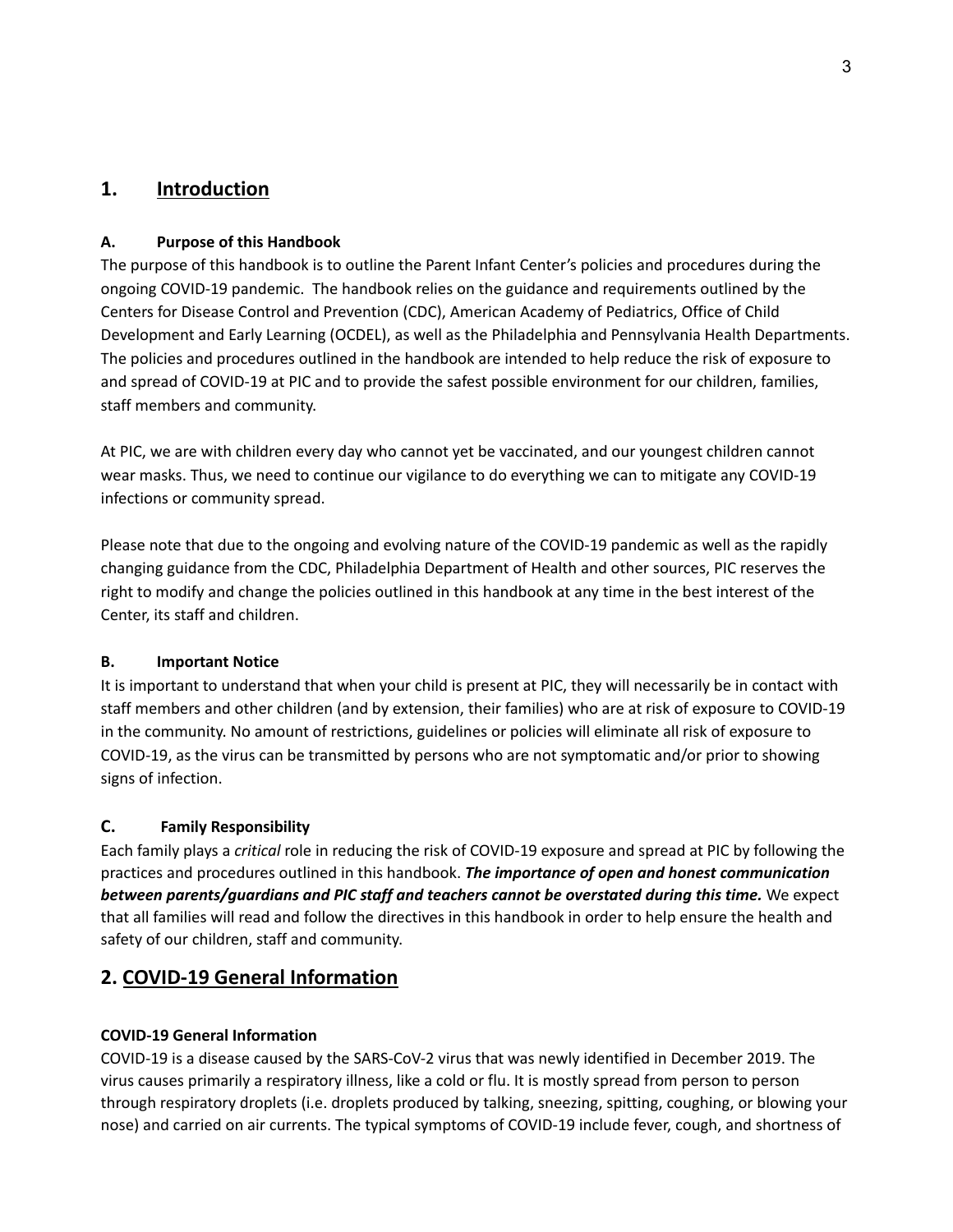breath. Children may develop a runny nose, sore throat, loss of taste or smell, new food aversions, or discoloration of their toes. Some people with COVID-19 have body aches, an upset stomach, and/or diarrhea as their primary symptoms. Some people with COVID-19 do not have any symptoms at all. A minority of people with COVID-19 develop breathing difficulties and pneumonia that requires hospitalization.

In children, the risk factors for severe COVID-19 (i.e., pneumonia that requires hospitalization) include: age <1 year old, asthma, diabetes, obesity, immunosuppression, and heart disease since birth. In adults, risk factors include: older age (65 and older), residence in a nursing home/long-term facility, lung disease/asthma, heart conditions, immunocompromising conditions, severe obesity, diabetes, chronic kidney disease requiring dialysis, and liver disease.

The best way to prevent spread of COVID-19 is through (1) wide-spread **vaccination** (which now includes a booster dose for those 16 and older); (2) **social distancing** (avoiding crowds and keeping yourself at least 6 feet away from others when outside the home); (3) **wearing a mask** when with people who are not in your household; and (4) frequent **hand washing** (with soap and water or a hand sanitizer with at least 60% alcohol).

There are currently several authorized treatments for COVID-19 depending on the stage at which you present for medical care. Several treatments work most effectively when given early in the course of illness, making it important to quickly seek evaluation and treatment for COVID-19 symptoms.

#### **Vaccines**

As of this handbook update, there are currently three FDA-approved COVID-19 vaccines in the US (Pfizer-BioNTech mRNA vaccine, Moderna mRNA vaccine, and Johnson & Johnson vaccine). These vaccines are currently approved for anyone 5 years old or older, including pregnant and lactating individuals. You cannot catch COVID-19 infection from the vaccine, and these vaccines do not affect your DNA. The vaccines do not cause your COVID test to be falsely positive.

It is **highly recommended** that all family members and children receive the vaccine and boosters when eligible. The vaccine is now required for employment at PIC for all those who do not qualify for an exemption and for any outside individuals (contractors, consultants, intervention support persons, etc.) who are inside our facility more than one hour per week.

#### **We have a 100% vaccination rate among our PIC staff members.**

#### **Definitions**

*Close contact:* Closer than 6 feet apart AND for more than 15 minutes over a 24-hour period.

*Exposure:* Close contact with a COVID-positive person anytime between 48 hours before through 10 days after the onset of their symptoms (or before/after their positive test, if they don't have any symptoms).

*Household:* A household consists of people who live in a shared space for an extended period of time.

*Gathering:* Being in close contact with someone who is outside of your household.

*Isolation:* Fully separates people who have tested positive for COVID-19 from others in the household (not sharing bathroom, kitchen, or bedroom) .

*Quarantine:* Separates and restricts people to stay in their household if they may have been exposed to COVID-19.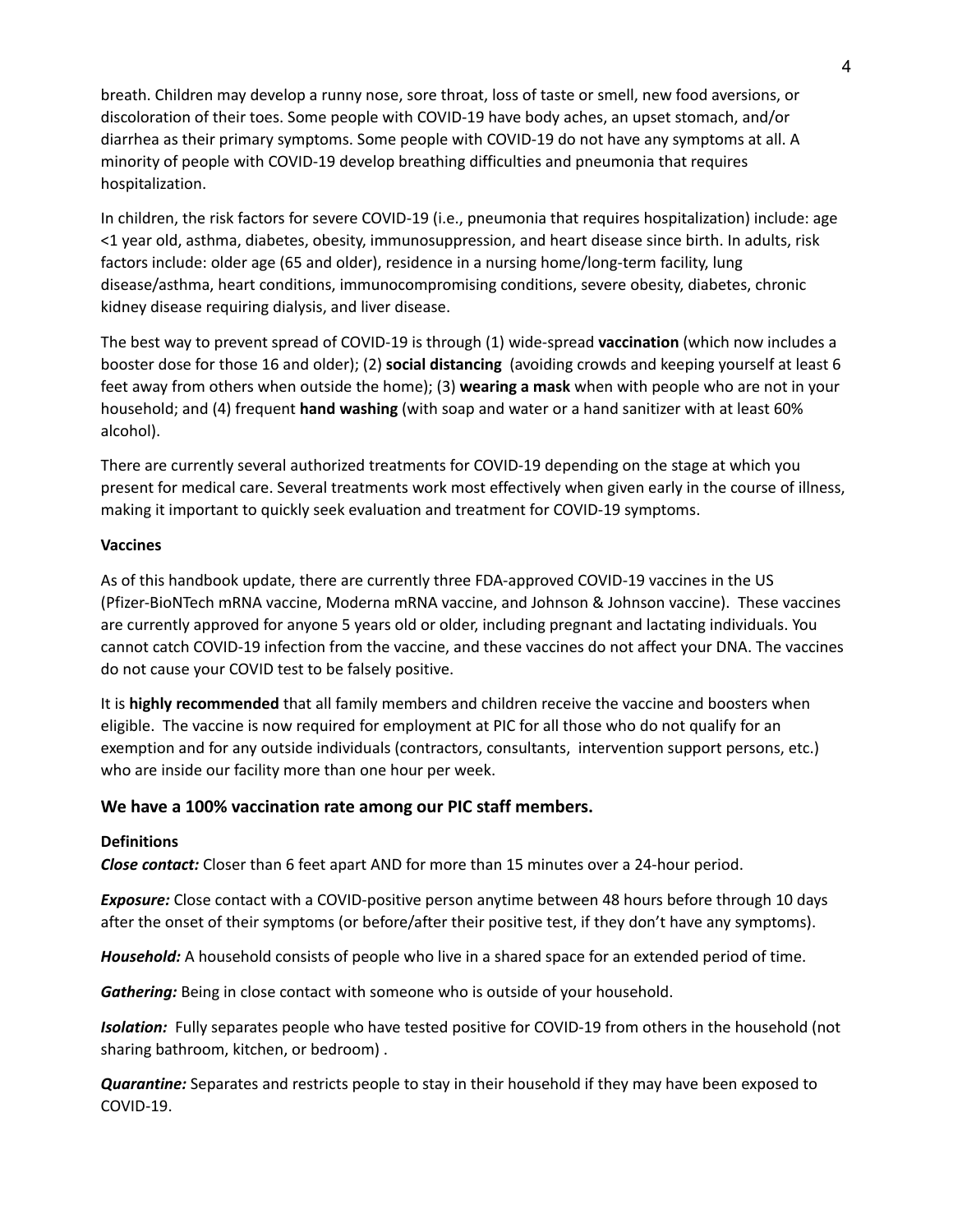**Fully vaccinated**: Two weeks after the second mRNA vaccination dose, or two weeks after the Johnson & Johnson vaccination .

**Vaccinated and boosted**: Two weeks after a third ("booster") COVID-19 vaccine dose (or second dose in the case of the Johnson & Johnson vaccine).

# **3**. **COVID-19 MONITORING, REPORTING, SYMPTOMS AND EXPOSURE**

## **A. COVID-19 SCREENING, MONITORING AND REPORTING**

#### **Daily Screening:**

- a. All families and staff members will complete a daily COVID screening questionnaire via text message or email and show the results during drop off. Children and staff members must pass the screening (get a "green screen") in order to come to PIC each day.
- b. When children are dropped off, the green screen needs to be shown to the teacher who greets your child, either outside or at the classroom door.
- c. If you are not able to complete the daily COVID screening questionnaire, please do not enter the building. Ring the bell and an administrator will verbally ask the screening questions.

#### **Monitoring**:

- d. Families are requested to check the temperature of their child(ren) before coming to PIC each day. Staff members are also requested to check their own temperature before coming to PIC each day.
- e. If you are unable to purchase a thermometer for your home, please notify Deb Green at [dgreen@parentinfantcenter.org](mailto:dgreen@parentinfantcenter.org) and we will provide one.
- f. PIC administration will develop and maintain an active electronic log of all children and staff members for the purpose of tracking COVID-19 symptoms, exposures, and infections. This data will be reviewed weekly to help guide decisions about operations. **Any decisions to close individual classrooms or the entire center due to COVID-19 are made by the Philadelphia Department of Public Health or in accordance with city, state or federal directives.**

#### **Reporting:**

**g. If you, your child, or a close contact is diagnosed with COVID-19, has contact with someone waiting for test results for symptoms, or is experiencing COVID-like symptoms: (Updated 1/13/2022) Fill out the COVID EVENT [SUBMISSION](https://parentinfantcenter.org/covid-event-submission) FORM on our website (parentinfantcenter.org).**

Submit your child's COVID-related "event" (symptoms, etc.) with this form. You can also find this link on our daily screening tool.

**If your child tests positive for COVID: Email [dgreen@parentinfantcenter.org](mailto:dgreen@parentinfantcenter.org) and [jcarter@parentinfantcenter.org](mailto:jcarter@parentinfantcenter.org) immediately** including symptoms, test date, classroom, and any other known contacts.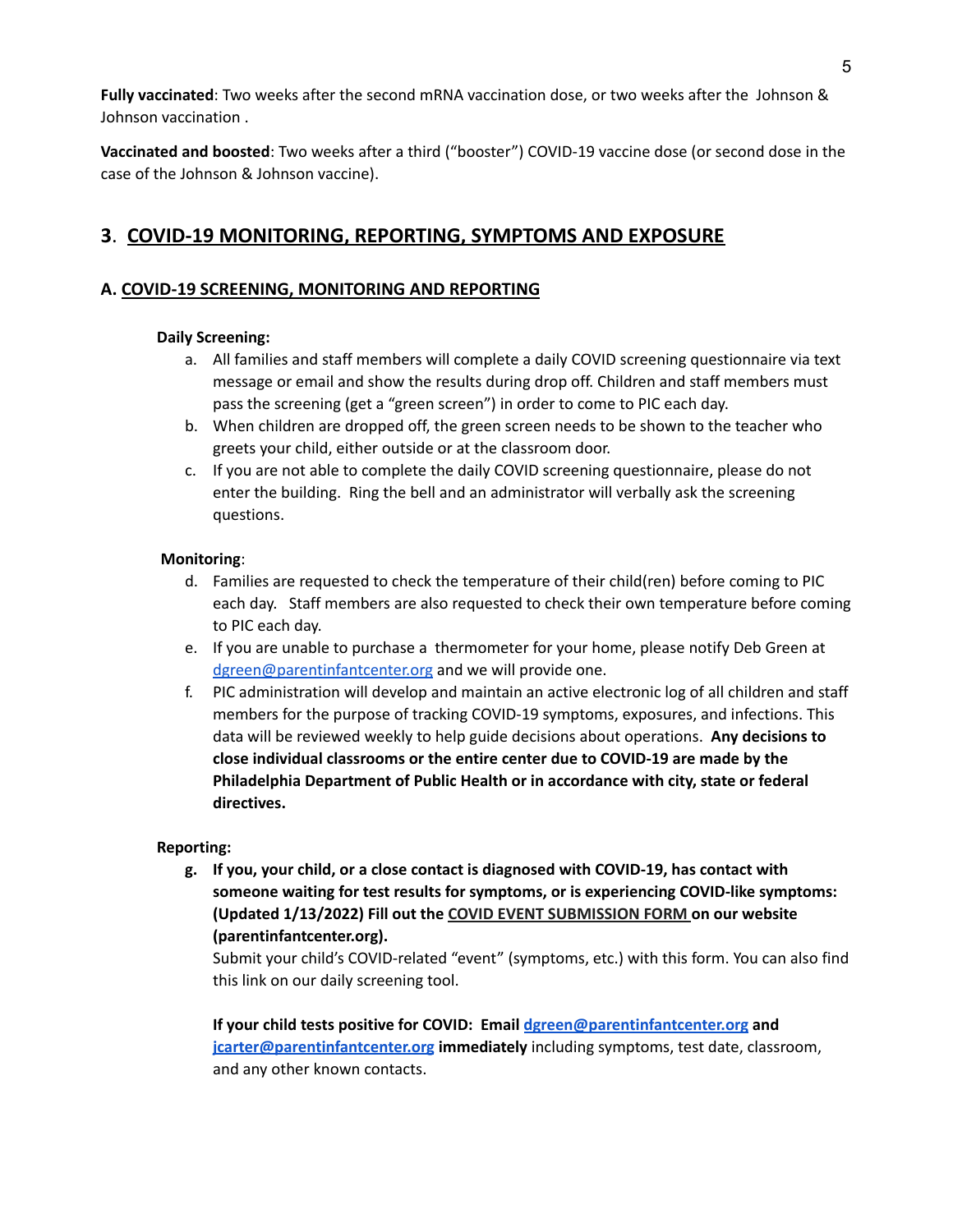It is important that families and/or staff members refrain from disseminating information about potential or confirmed COVID-19 cases with anyone outside of their classroom. This should be considered very confidential information. PIC administrators will coordinate the communication of this information.

## **B. GUIDELINES FOR SICK OR SYMPTOMATIC STAFF MEMBERS, FAMILIES, AND CHILDREN**

*Confidentiality of all health information, including symptoms and COVID-19 testing/diagnosis, must be maintained for all PIC children, staff and family members.*

## **PIC will not allow children, staff members, family members on site if they:**

- 1. Are showing signs of COVID-19 like symptoms, as **defined by:**
	- a. **At least one** of the following symptoms: fever (>100.0), new or persistent cough, new shortness of breath/difficulty breathing (above the child's baseline, if for example they intermittently have shortness of breath or coughing from asthma), new loss of taste or smell (usually noticed as aversion to food in young children) **OR**
	- b. **At least two** of the following symptoms: Chills, rigors, muscle pain, headache, sore throat, nausea/vomiting, diarrhea, fatigue, congestion/runny nose.
- 2. Or have been in close contact with someone outside of PIC who has a confirmed or suspected COVID-19 infection in the past 10 days (unless the staff member is fully vaccinated, in which case, see directions below).

#### **C. QUARANTINE GUIDELINES FOR TRAVEL**

#### **PIC will continue to follow CDC guidelines regarding travel for** *unvaccinated* **people (children under 5 years of age.).**

If your child/children travel by plane, bus, or train (outside of local commuting), you must get tested with a COVID PCR test 5-7 days after travel AND stay home and self-quarantine for a full 7 days after travel. Even if you test negative, stay home and self-quarantine for the full 7 days. If your test is positive, isolate yourself to protect others from getting infected.

If your child/children don't get tested, they must stay home and quarantine for 10 days after travel.

## **D. GUIDELINES FOR THOSE WITH COVID-LIKE SYMPTOMS**

# **1. COVID-LIKE SYMPTOMS AT HOME OR OUTSIDE OF PIC Children or staff members who have COVID-like symptoms (See 4A) must:**

- **a. Stay home**
- **b. Fill out the COVID EVENT [SUBMISSION](https://parentinfantcenter.org/covid-event-submission) FORM on our website**
- **c. Get a COVID-19 PCR test or a rapid antigen test (see Section D - NOTE ON TESTING below) OR**

Have a medical care provider evaluate them and document an alternative diagnosis which does not require the child/staff member to remain home.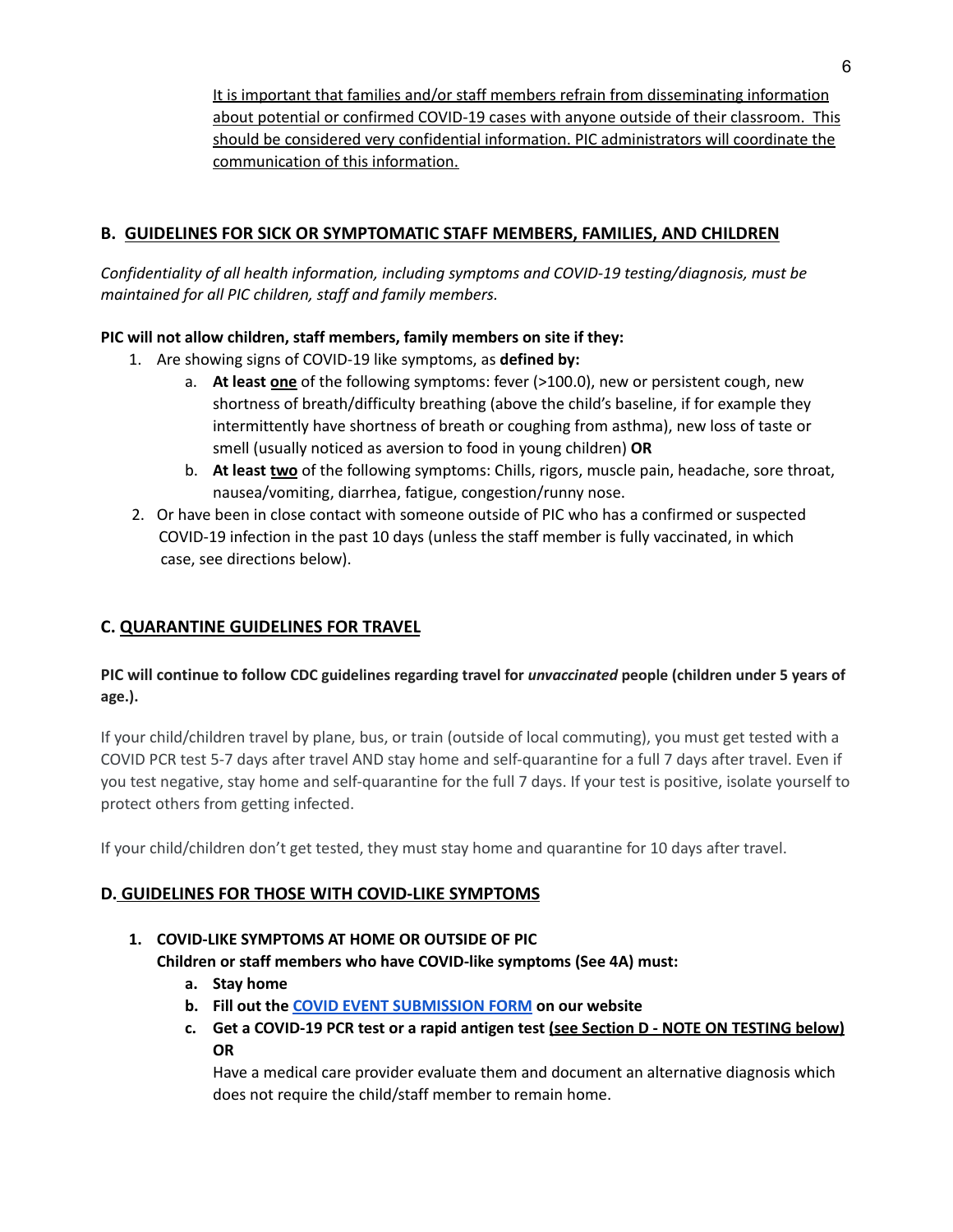Note: If a physician is not able to document alternative diagnosis, PCR/antigen testing is required to return to PIC in less than 10 days.

#### **2. COVID-LIKE SYMPTOMS DURING THE DAY AT PIC**

- a. If a staff member discovers that a child has "COVID-19 like symptoms" during the school day, the child will be taken immediately to the Family Resource room (our designated sick area) or will wait outside with a staff member (if weather permits).
- b. Any staff member who develops COVID-19 like symptoms will go home as soon as possible.

#### **3. RETURNING TO PIC AFTER EXPERIENCING COVID-LIKE SYMPTOMS**

- d. Children/staff may return to PIC after experiencing COVID-like symptoms if:
	- i. **Initial COVID-19 PCR/antigen testing is negative** and the individual meets the center's standard criteria for return after an illness (i.e., no fever for at least 24 hours); OR
	- ii. A medical care provider has evaluated the child/staff member and documented an alternative diagnosis which does not require the child/staff member to remain home, and the individual meets the center's standard criteria for return after an illness (i.e., no fever for at least 24 hours); OR
	- iii. All of the following are true:
		- 1. At least 10 days have passed since
			- a. the onset of symptoms OR
			- b. a positive test if there are no symptoms; AND
		- 2. The individual has been fever-free without use of any fever-reducing medications (e.g., acetaminophen (Tylenol) or ibuprofen (Motrin, Advil)) for 24 hours; AND
		- 3. Other symptoms (e.g., cough, runny nose) are improving.

#### **4. NOTE ON TESTING**

PCR tests remain the preferred method of testing for COVID due to their extremely high sensitivity and specificity for detecting COVID infection. It may take several days to obtain this PCR test and/or the results which can result in lost days of childcare and work for PIC families. **As a result, we will accept rapid antigen testing for ONLY the following scenario:**

- **● The child or staff member is symptomatic (has fever, runny nose, cough, etc), AND**
- **● The child or staff member has NOT been in contact with someone with COVID-19 in the past 14 days.**

The rapid antigen tests have been shown to perform well in symptomatic COVID cases, and thus is a reasonable alternative in this situation. The rapid antigen test CANNOT be used to shorten quarantine after a COVID exposure, clear someone for return to PIC if they have symptoms and have had a COVID exposure, or to evaluate someone who does not have symptoms.

We will only accept rapid antigen tests performed by medical professionals (e.g., at a pharmacy, doctor's office, urgent care center, testing site). We are **not** currently accepting at-home COVID test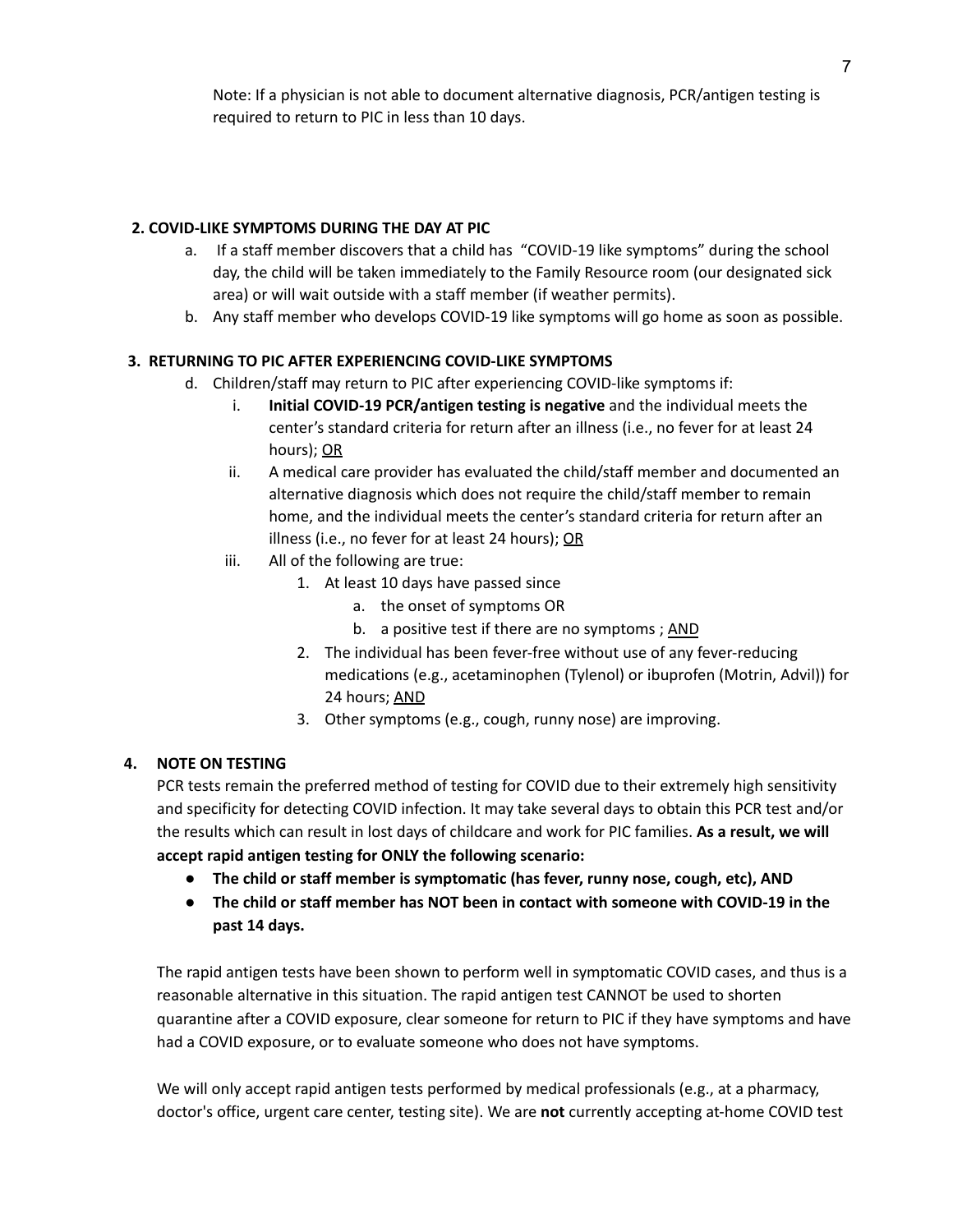results, due to the inability to ensure quality control. (In particular, if a home test is performed suboptimally, you may get a false-negative result which could put PIC staff and children at risk.)

# **E. GUIDELINES FOR A STAFF MEMBER OR CHILD WITH EXPOSURE TO A PERSON WHO TESTED POSITIVE FOR COVID-19**

If a staff member or child **has had an exposure outside of PIC to a person who tested positive for COVID-19,** the individual should **fill out the [COVID-RELATED](https://parentinfantcenter.org/covid-event-submission) EVENT FORM** on our website. An exposure needs to be reported if the exposure was:

- Within 6 feet or less for MORE than 15 minutes over a 24 hour period to a person confirmed to have COVID-19, *and*
- This exposure occurred anytime between **48 hours before through 10 days after** the onset of the COVID-positive person's symptoms (or positive test, if no symptoms).

**After first learning about the exposure, we encourage all exposed individuals to seek out testing immediately to determine if you have been infected (regardless of symptoms).** Though the typical incubation period ranges between 1-5 days (so you may have COVID even if you test negative before day 5), it is worth determining on that first day whether you have already been infected. If your first test is negative, then we recommend the next steps described below.

**FOR NON-HOUSEHOLD EXPOSURES** *(i.e., The person who tested positive for COVID does NOT live with the PIC child or staff member.)* **THIS INCLUDES ALL CLASSROOM EXPOSURES.**

- 1. If the exposed person is **NOT fully vaccinated**
	- a. Stay home for 10 days without testing OR
	- b. Stay home for 7 days and can return to PIC on day 8 with a negative COVID PCR test that was done on days 5-7. (Only a PCR test is acceptable in this scenario.)

Note, this guidance has been updated to include the option of returning to PIC on day 8 if a negative COVID *PCR test is obtained.*

#### 2. If the exposed person is **fully vaccinated**

- a. No need to quarantine and can come to PIC
- b. Must obtain a PCR test between days 5-7 (Again, only a PCR test is acceptable in this scenario.)

\*\*\* FOR HOUSEHOLD EXPOSURES (i.e., The person who tests positive for COVID lives with the PIC child or *staff member.)***:**

#### 1. If the exposed person is **NOT fully vaccinated**

- a. Stay home for 10 days OR
- b. Stay home for 7 days and can return to PIC on day 8 with a negative

COVID PCR test that was done between days 5-7.

*Note, this guidance is the same as for non-household contacts.*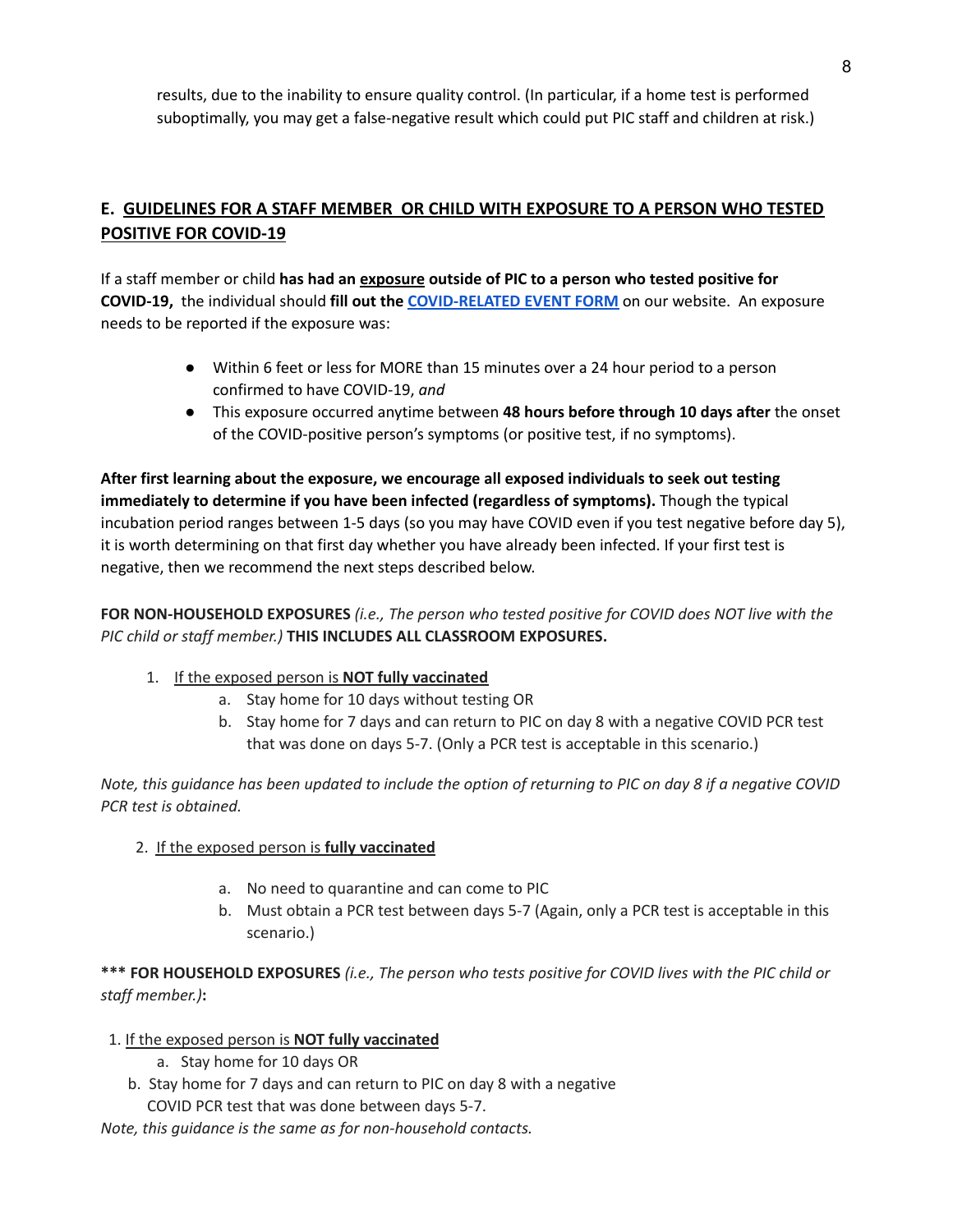#### 2. If the exposed person is **fully vaccinated**

- a. Stay home for 5 days AND
- b. Obtain a COVID PCR test between days 5-7.
- c. If the PCR test is negative, they can return when the negative test is received.

Note, this guidance involves the need for home quarantine due to the very high rates of COVID transmissions within *households.*

\*\**\*PDPH guidance says "household contacts may require further investigation, by either PDPH or school officials, to determine dates of quarantine." It has been shown that when one household member has* COVID, the other people in that household are much more likely to develop COVID, even if vaccinated. As a *result, separate guidelines are in place for household exposures.*

#### **F. GUIDELINES FOR A STAFF MEMBER, FAMILY MEMBER, OR CHILD WHO TESTS POSITIVE FOR COVID-19**

PIC administrators will report all PIC enrolled children and staff members with positive COVID tests to the Philadelphia Department of Public Health (PDPH) and will follow their instructions about contact tracing and need for closure.

If a child or staff member at PIC develops COVID-19 infection and was at PIC during their contagious period, then those children/staff who were exposed will need to quarantine as outlined in Section E). This may lead to the closure of one or more classrooms.

For both vaccinated and unvaccinated persons

- **1. If the person who tests positive has no COVID symptoms:** *Return to PIC 10 days after the COVID test date*
- **2. If the person who tests positive has COVID symptoms:**
	- *a. Return to PIC 10 days after the symptoms first appeared AND*
	- *b. 24 hours of no fever and no fever reducing medication*

**3. If the person tests positive for COVID-19,** and they develop **severe COVID-19 infection** (requiring admission to the hospital) or are **immunosuppressed**, they should:

- *c. Return to PIC 20 days after the symptoms first appeared AND*
- *d. 24 hours of no fever and no fever reducing medication*

#### **G. HOME (SELF) TESTS**

We understand that access to PCR testing, as well as access to home kits can be very challenging right now. We understand that individuals are taking home tests while awaiting PCR tests and that understanding the results can be challenging. Below are some of the challenges we have recently faced and the protocols that we will be following.

*●* **For an individual with symptoms and a home test with a positive result (while awaiting a PCR test):** *We assume this is a true positive test and follow all guidelines for an individual who has tested positive for COVID.*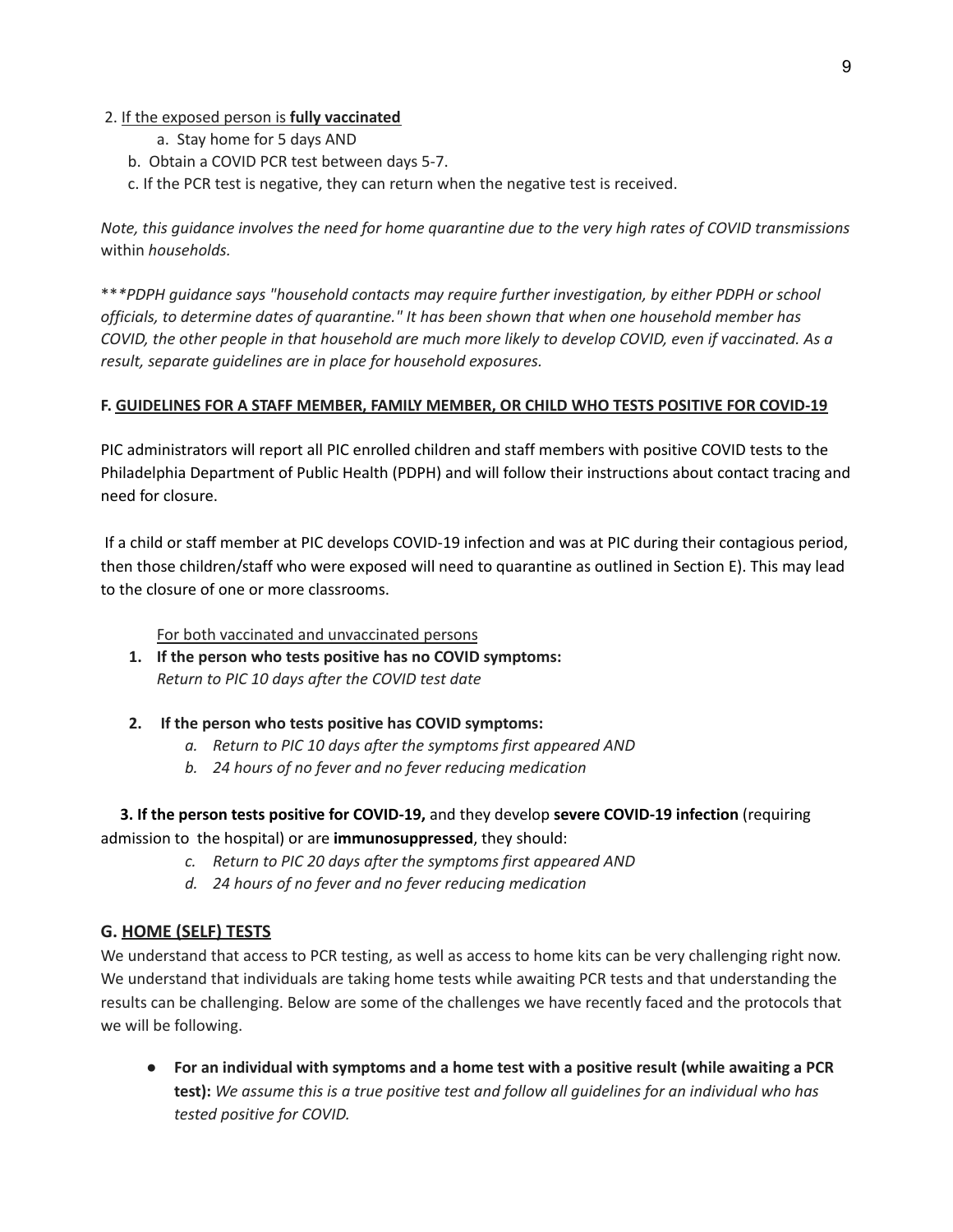- **● For an individual with symptoms who has a home test with a negative result:** *A PCR/ antigen test will be needed in order to rule out COVID infection.*
- **For an individual without symptoms who has a home test with a positive result followed by a negative PCR test:**

Two negative PCR tests, collected at least 24 hours apart, are needed in order to determine that the *home test was a false positive. If two negative PCR tests are documented, then the individual may follow guidelines for a negative test result.*

## **H. SIBLINGS AND COVID EXPOSURE**

- A. **If a child has a sibling who has tested positive** for COVID, the child must quarantine as outlined in Section E (for household contacts).
- B. **If a child's classroom has a teacher or a child who has tested positive,** the sibling may come to PIC, provided they or their sibling does not have symptoms or confirmed COVID-19. If the sibling or child does have symptoms, then the child must quarantine while awaiting COVID testing. (see page 6).
- C. **If a child has COVID-like symptoms and is awaiting testing,** the sibling must stay home until the negative test result is received.

## **I. POSSIBLE CENTER CLOSURE OF PIC DUE TO COVID**

PIC will work with the Philadelphia Department of Health to decide if/when closure of the Center is appropriate or required.

# **4. BEFORE COMING TO PIC**

- **All children will need to have (1) an updated Health Appraisal Form (within 6 months for children under one year of age and within 1 year for children one and older) and (2) an updated Emergency Contact Form (within 6 months) before coming to PIC.** All vaccine information must be entered on the Health Appraisal Form, and the form needs to be signed and dated by your medical provider. No child may come to PIC without these updated forms. The forms are available on PIC's website.
- COVID-19 vaccination must be reported to Deb Green and Jessica Carter, with a copy of the individual's vaccination card or with documentation of the vaccination on a doctor's Health Appraisal Form.
- **The importance of open and honest communication between parents/guardians and PIC cannot be overstated during this time.** For the health and safety of our full community, we ask that you notify PIC if your child is diagnosed with COVID-19 so that we can perform proper contact tracing and mitigation of our facilities if necessary. This information will also allow us to keep track of any potential trends in COVID-19 infection that impact PIC. Please contact Deb Green at [dgreen@parentinfantcenter.org](mailto:dgreen@parentinfantcenter.org) and Jessica Carter at [jcarter@parentinfantcenter.org](mailto:jcarter@parentinfantcenter.org).

# **5. CHILD DROP-OFF AND PICK-UP PROCEDURES**

**A. Carpools**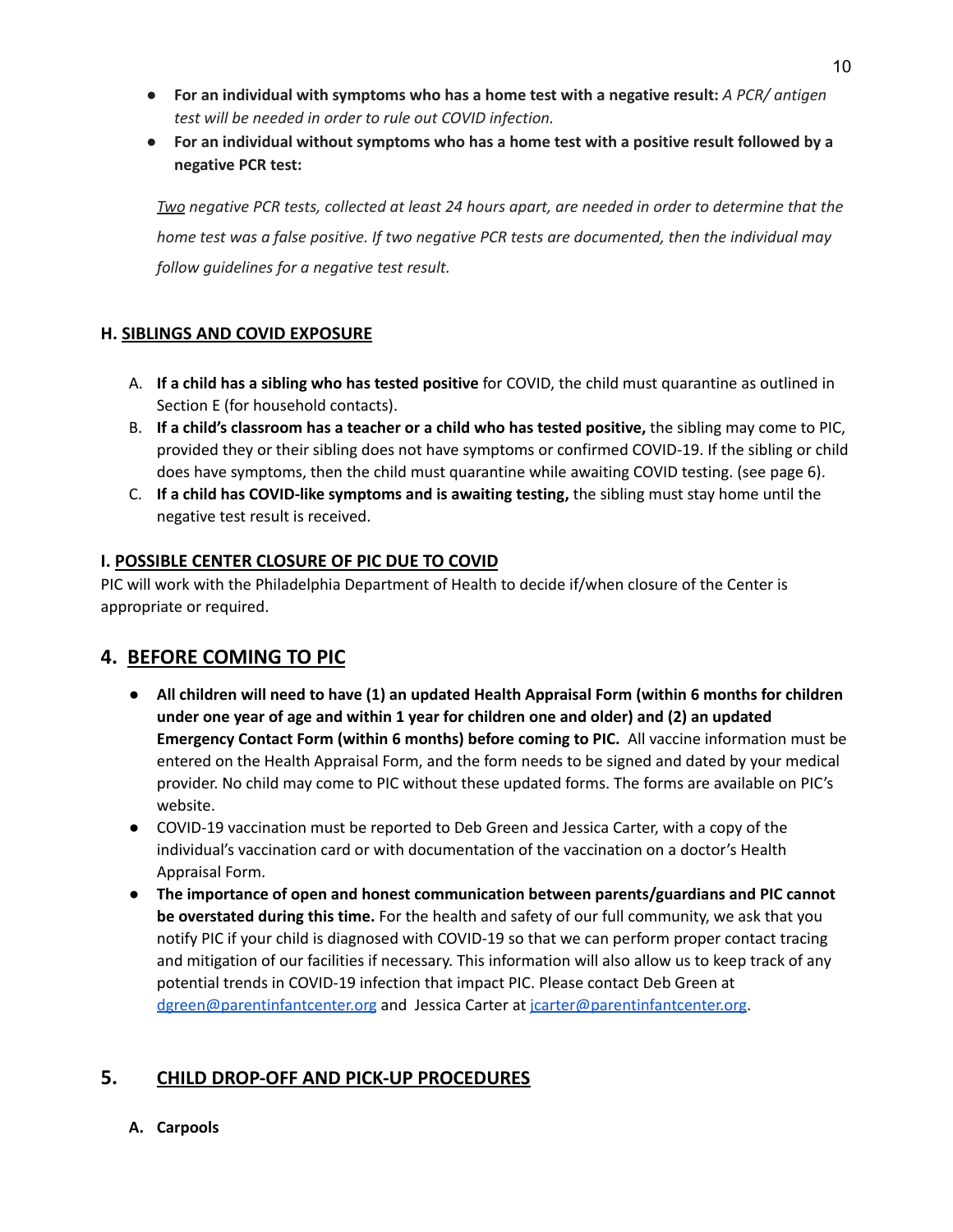Recommendations taken directly from the Philadelphia Department of Public Health:

- a. For staff and children who must use carpools, we encourage all riders other than children over 2 years to wear masks if the car will include individuals who do not live together.
- b. Use hand sanitizer with at least 60% alcohol before and after entering the vehicle.
- c. Limit the number of passengers in the vehicle to only those necessary. If possible, passengers should sit as far as possible from the driver, such as in the rear seat diagonally across from the driver.
- d. **Improve ventilation by opening the windows** or setting the air ventilation/air conditioning on non-recirculation mode.
- e. Store all children's personal car seats or strollers out of children's reach since these surfaces may be contaminated. Strollers used by the school for walks should be wiped down with disinfectant between use.

#### **B. Drop-off Procedures**

We are continuing with our staggered drop-off and pick-up schedule to prevent crowding in the hallways, and to help us with classroom coverage schedules. **We ask that all families keep to their scheduled drop-off and pick-up times.**

Families are issued two FOBs each. When arriving at the drop-off location, we ask that families use the hand sanitizer that is available in front of each entrance.

A health screening questionnaire survey will be sent to each family via text each morning. Without the green screen, or permission from an administrator to enter the building after successfully answering the screening questions, the child will need to return home.

As of August 2021, parents may enter the buildings during their designated drop-off and pick-up time. If the class is inside during morning drop-off, children should be taken directly to their classroom. If the class is on the Nature Playground, children should be dropped-off at the gate to the playground. If the class is in the Sandbox area (behind the Nature Playground,) the drop-off person may enter the playground with their child, walk behind the climbing structure and drop their child off at the gate to the sandbox area.

When going to the classroom, parents will drop off outside of their child's classroom and are not permitted into the classroom during this time.

Drop-off persons will need to show their "green screen" to the teacher who greets their child at the door, **or on the playground or at the sandbox area.**

**We ask that families limit the time they spend talking with teachers/other families during drop-off and pick-up so as to avoid hallway crowding and prolonged exposures for teachers/staff/children.**

We ask that families follow any arrows indicating direction to enter or leave to ensure more space in **hallways.**

**C. Pick Up Procedures**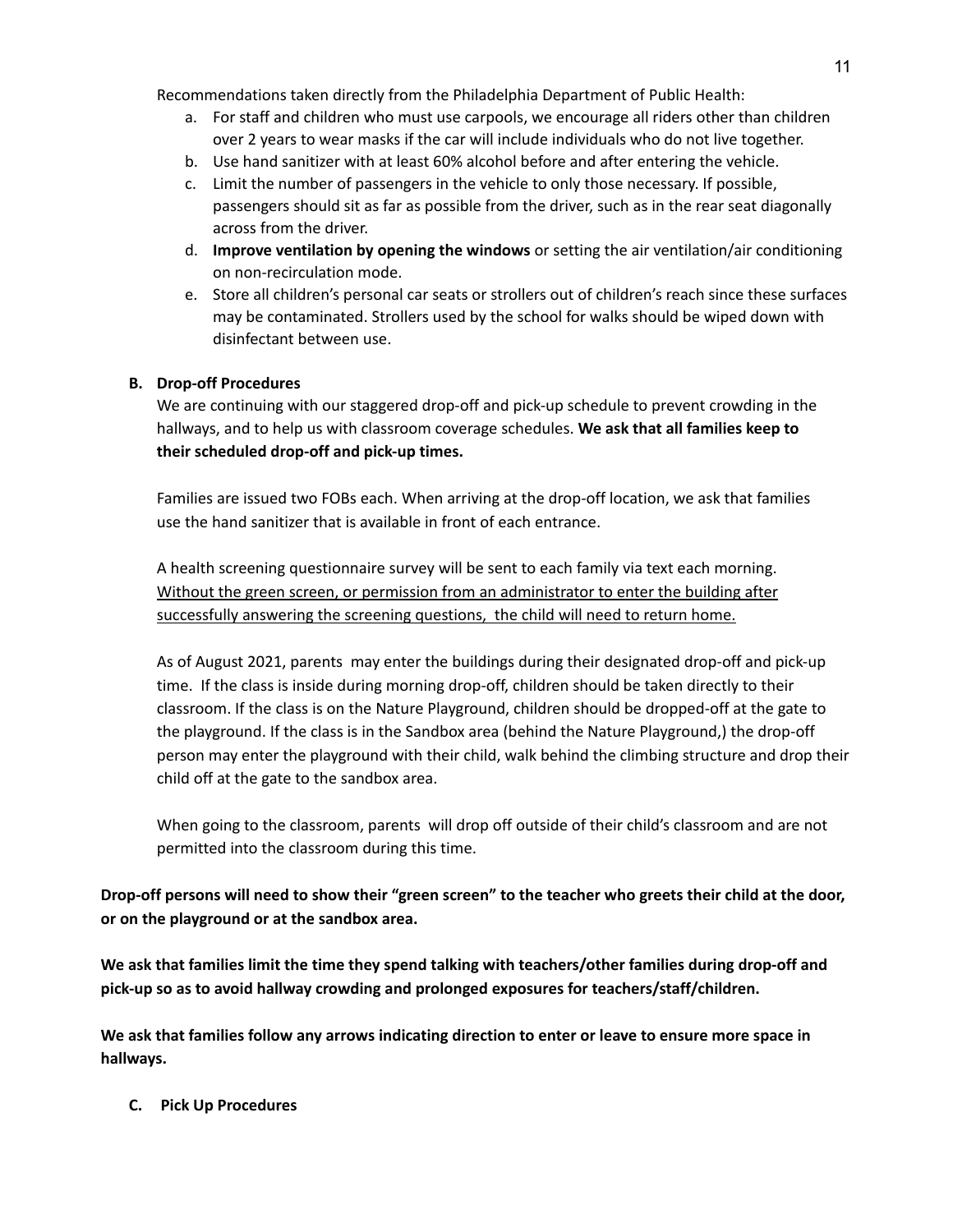As of August 2021, all families may enter the buildings using their fob to pick up their child. Some classrooms may be on the playground or in the sandbox area.

If picking up from the classroom, parents will pick up outside of their child's classroom and are not permitted into the classroom.

If picking up on the Nature Playground, the pick-up person should wait at the gate for their child. If picking up in the sandbox area behind the Nature Playground, the pick-up person may enter the Nature Playground, walk behind the climbing structure and pick up their child off at the gate to the sandbox area.

If you arrive after 5:55 pm, children will be waiting with their teacher and their belongings on the blacktop.

## Families who arrive after 6:05 pm will be billed with the late fee that is outlined on the Family **Agreement.**

# **6. ITEMS FROM HOME**

- **●** Families in our infant/young toddler classrooms (Bumblebees, Caterpillars, Wild Things and Doodlebugs) may leave their strollers in the building in the designated stroller corrals for the duration of the day.
- Bikes and scooters may not come past the gate that is next to the blacktop area.
- Bikes may be stored on the bike rack outside of the blacktop gate along the main entrance walkway.
- Children should not bring toys from home. If a child needs to bring a transition item from home to PIC, we encourage a family photo or a labeled book placed in the child's backpack.
- Children **may** bring a small **soft** stuffed animal for rest time, but it must go in their backpack as they enter PIC and can only be taken out during rest time.
- Please send in a backpack or drawstring bag (preferably washable) with your child. The bag should hold the following items
	- a sheet for crib or cot
	- light blanket for rest time
	- several changes of clothes that will be kept at PIC
	- toddler cup or preschool/school age water bottle
	- **○** bottle bags for children using bottles
	- If >2 years old: Two face masks
- Certain items will be sent home daily including:
	- bottle bags
	- soiled clothing
	- toddler cups
	- water bottles will be sent home daily for washing and should return each day
- Nap items will be sent home weekly (on Fridays) for laundering.

## **7. CLASSROOM LIFE DURING COVID**

**A. Mask Wearing**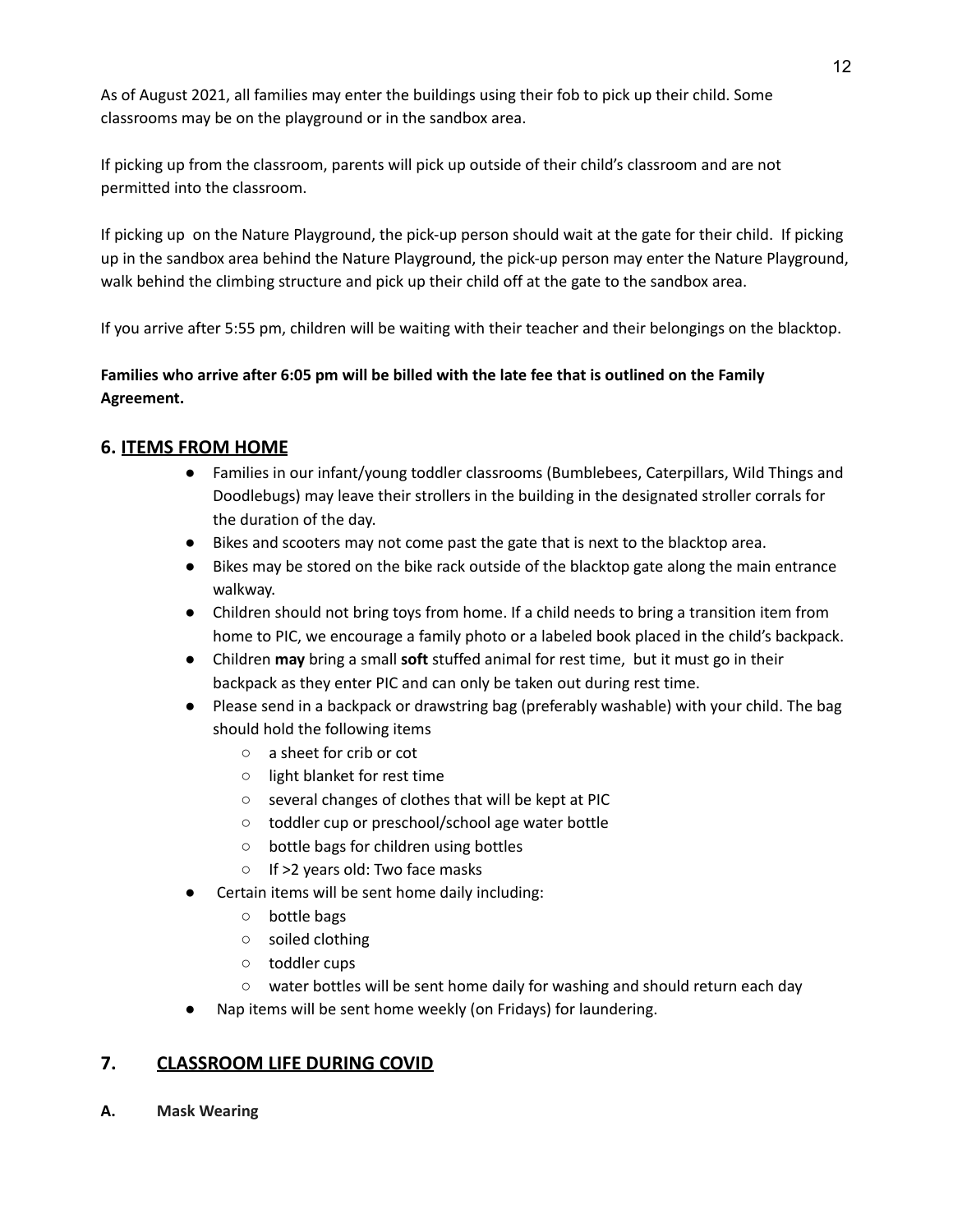The medical evidence is strong that mask wearing can substantially reduce the risk of exposure to the COVID-19 virus. We continue to require that masks be worn by all children over the age of 2, all staff members, and by anyone who comes onto our grounds.

Wearing a mask has become a new cultural norm. With this in mind, PIC will treat mask wearing like a developmental skill in our twos and preschool age classrooms (2-5 year olds), much in the same way that we approach toilet learning. For many children, mask wearing is now second nature. But for those moving into the 2-year-olds rooms who are new to PIC, we will continue to practice mask wearing. With any new skill, the more we practice, the easier it will become. This last year we have found that children are doing better with mask wearing than we ever expected.

#### **● Masks for Adults**

○ All **adults and children over 2 must wear a mask** that covers their nose and mouth when on PIC grounds.

#### **● Masks for Children**

- **○** All individuals who drop off or pick up a child must wear a mask that covers their nose and mouth.
- **○** Masks ARE REQUIRED **indoors and outdoors** for children over 2 years of age at PIC. Families are requested to provide at least 2 cloth face masks for their children over age 2.
- **○** Teaching mask wearing will always be educational, never punitive.
- **○** Teachers will work to help children both build the skills to put on and take off their masks as independently as possible and understand why it's important to wear masks at school using social stories, songs, art, group games, conversations at morning meeting and in small groups, as well as develop systems to help keep track of and keep masks clean and sanitized.
- **○** Children who have trouble breathing should not wear a mask.
- **○** Children should not wear masks during naptime for their safety.
- **○** If using a disposable mask, a new mask should be used each day.
- **○** If using a cloth mask, it should be laundered every day.
- **○ Please do not use gators (pull up face coverings) in lieu of a mask or a mask with breathing valves.**

Remember that mask wearing is a learning process for children that will take some time for those who are new to this. We encourage families to help their child learn to independently put on and remove masks. *It may be helpful to watch Elmo and Dr. Gupta talk about [wearing](https://parentinfantcenter.us20.list-manage.com/track/click?u=21ba69ddd78283b8ad842cf5c&id=ac62fe605b&e=d69988e189) a mask with your child.*

#### **B. Physical Distancing Guidelines**

We know that it will not be possible to prevent young children from coming in close contact with one another and their teachers. Instead, the goal is to limit the number of people in close contact in order to lower the risk of transmission. Each classroom will be viewed as a family unit and the following guidelines will be followed:

● Our infant/young toddlers classrooms will have up to 9 children per room, our two-year-old rooms will have up to 12 children, and our preschool rooms will have between 16 and 20 children. Our school-age children will have between 25 and 30 children per group.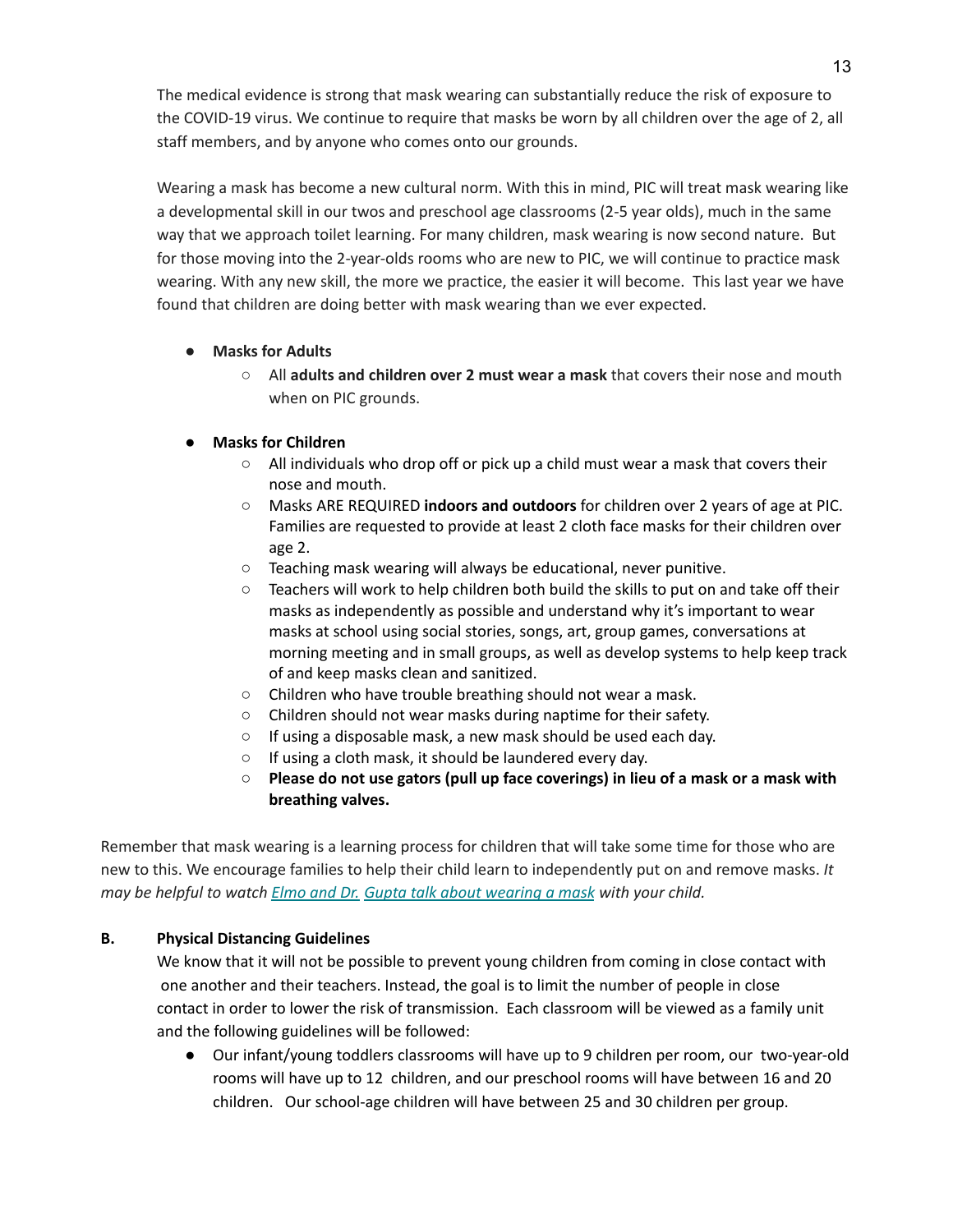- Groups will remain separate from other groups during the day except when outdoors, at which point a maximum of two classrooms will be joined ("buddy classrooms").
- Nonessential visitors and volunteers will be restricted. Any essential visitors are required to show proof of vaccination.

#### **C. Emotional Needs of Children**

It is the time of the year that many new children are joining our program and many others are "moving up" to new classrooms. Some children may have difficulty with the drop-off parent not coming into the classroom. Often a family photo tucked into the pocket of a child's backpack can make a big difference. As always, it is best to give your child a warning that you will be leaving and then quickly leave when that time comes. Please be assured that our teachers are prepared to help children with all the new routines they will encounter when returning to PIC.

## **● Teachers are able to hold, touch and comfort children and be in close proximity to them. Most children will NEED hugs and our teachers will be there for them.**

● We fully expect that the younger children will be in close contact with other children in their class and "buddy classroom" and will touch one another. They are young children and we will not stop what is completely developmentally appropriate behavior. Again, our goal is to have classrooms that are individual cohorts or pods, and not to prevent children from playing with one another in their own classrooms. (Updated 1/10/21) While we will continue to keep our buddy classroom system in place, **we will no longer be requiring quarantine if someone in the buddy classroom tests positive for COVID and the classrooms have only interacted with one another outside,** due to the very low risk of transmission in this scenario.

## **D Outdoor Play**

- **●** As weather permits, children will go outside daily. For the Early Learning classrooms, we have created schedules for use of the sandbox, the Nature Playground, the blacktop, the A-Z courtyard, and the TotLot that limits shared spaces to buddy classrooms.
- The children will be able to use the outdoor trikes and bikes and the bikes will be wiped with disinfectant after each use. Helmets will continue to be used when riding bikes and will be disinfected after each use.
- Children will wash hands before going outside and after they return to their classroom.

## **E. Outdoor Walks**

- Infant/Toddler: Classrooms will use strollers for outdoor walks and the strollers will be disinfected after each use.
- Children will hold hands when walking and will wash their hands when re-entering PIC.
- Children over age 2 must wear masks when walking to sites off PIC's campus.
- Teachers will only walk with children to locations where they can maintain distance from others. During this time, children will not play on playground equipment outside of PIC's campus.

# **8. HELPING YOUR NEWLY ENROLLED CHILD ADJUST TO PIC**